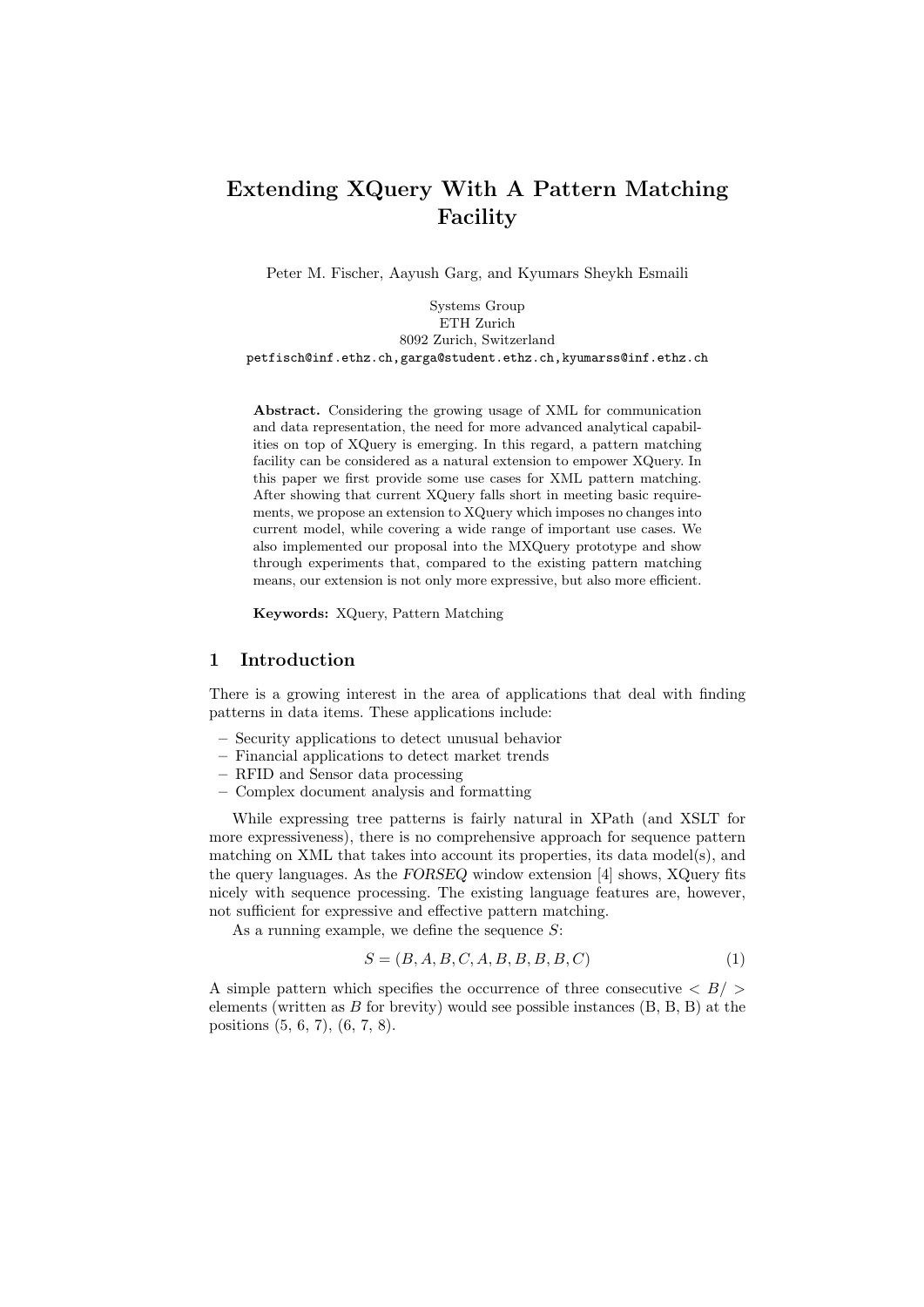### 1.1 Example Use Case

MASTER [1] is a project which tries to solve the problem of compliance in Service-Oriented Architecture (SOA) systems. An important part of this project is SOA Monitoring. This is realized by observing the message flow between services and then checking particular properties on this message sequence.

For example, upon invocation of operations of a browsing/shopping service, the following events are captured from a service wrapper or message bus:

> <event operation="Login" uid="511" time="10:00"/> <event operation="Search" uid="101" time="10:01"/> <event operation="Logout" uid="511" time="10:03"/>

The monitoring system is given a set of expected or not-expected patterns, which it detects in this event sequences, (e.g. the pattern SearchNoBuy) and report them. Since the messages are exchanged between services in XML format, relational pattern matching systems cannot be applied.

### 1.2 Requirements for a Pattern Matching Language

A language to describe patterns needs to cover several aspects:

Pattern Structure: Patterns can be represented in a number of ways. The most common approaches are regular expressions, and temporal logic; we chose regular expressions since they are more widely used. Regular expressions are composed of a set of variables that uses quantification and grouping. Supposing a regular expression is  $A^*B^+$  applied on S, the following pattern match instances are generated: {B}, {A, B}, {A, B, B, B, B},{B, B, B, B}.

Variable Binding: In contrast to classical regular expressions, in which the variable symbols directly correspond to the symbols in in the sequence, general pattern matching requires more expressiveness: Let's assume that we want to detect a pattern in which there are several increasing values, followed by at least one decreasing value. The pattern structure is  $A^*B^+$ , where A is a sequence representing increasing values (e.g. as a predicate comparing consecutive values), and B accordingly, with a correlation to A.

Instance Relationship and Selection: In order to properly identify a pattern instance, a user needs to specify 1) how far a pattern should extend if there are fitting elements, and 2) where the next pattern matching instance should be started in relation to the curent one. For example, the well known '\*' quantifier expresses zero or more matches. For a pattern  $A^*$  and a sequence  $(A,A,A)$ , always returning  $(A, A, A)$  might not be the desired result. In certain scenarios,  $(A)$  and (A,A) would also be valid results.

### 1.3 Paper Structure

The paper is structured as follows: Section 2 and Section 3 describe pattern matching capabilites in the relational world and existing features of XQuery supporting patterns, respectively. Section 4 describes our XQuery pattern matching extension proposal. Section 5 describes our prototype implementation and a summary of the evaluation. Then we conclude in Section 6.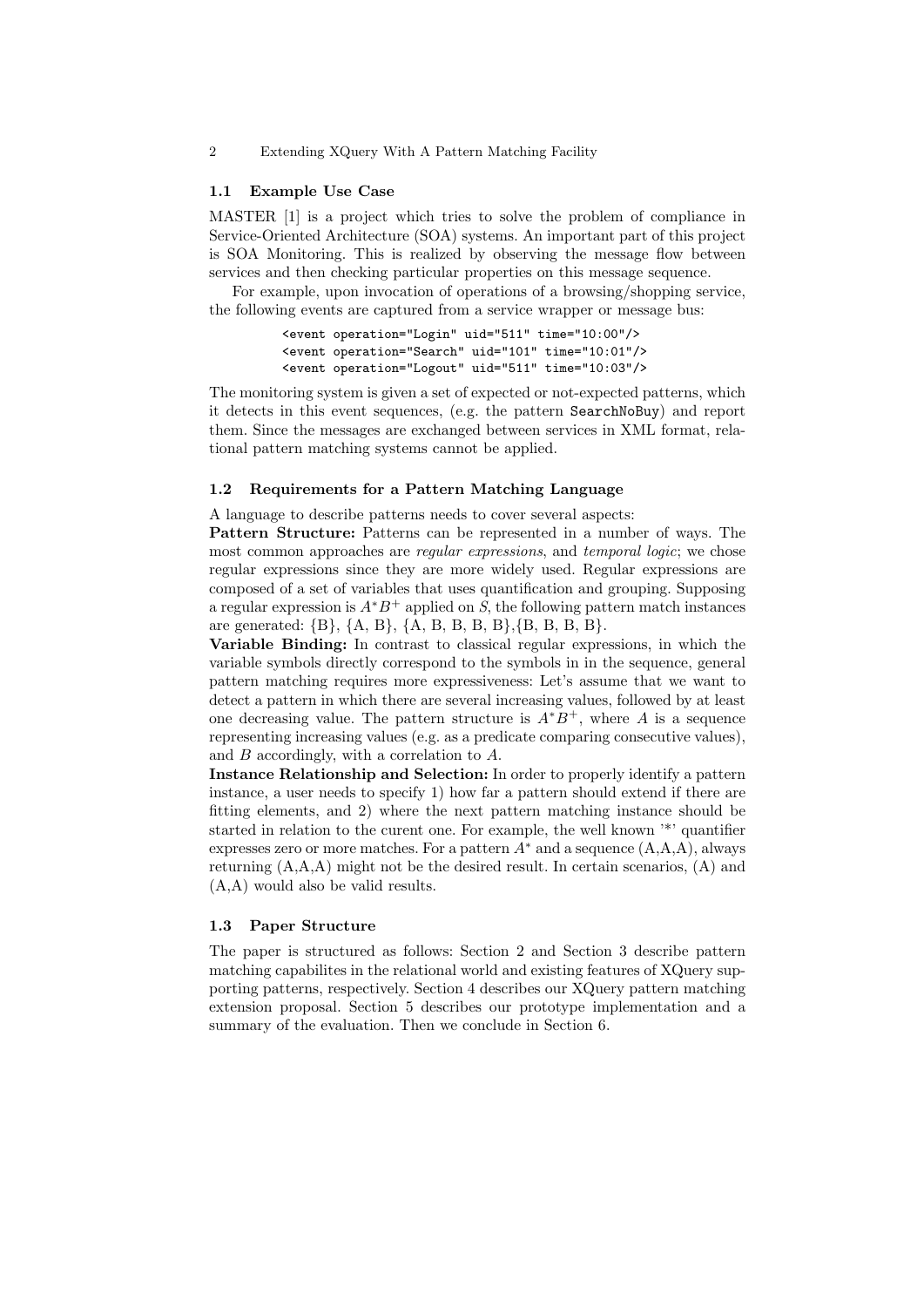# 2 Related Work in Relational and Streaming Databases

A lot of previous work has been done in the field of pattern matching. For this work, the areas of relational database systems and data streams are most relevant. While most of these focus on optimizations, there is a number of languageoriented proposals. The ANSI 2007 proposal defines the MATCH RECOGNIZE clause for SQL[3]: Patterns are defined as (restricted) regular expressions over sequences of rows, with an extensive discussion on how to bind the variables to columns, and how to relate match instances. SASE+[8] supports Kleene closure over event streams, and provides a formal analysis of the expressibility of this language. A particular emphasis has been given to event selection strategies, in particular non-contiguous matches. Cayuga[5] presents a query language based on Cayuga Algebra for naturally expressing complex event patterns. This query language uses many SQL-like constructs.

Compared to these approaches, our language proposal does not re-invent the wheel: We aim for similar pattern structure and match selection, so that implementation and optimization strategies can be utilized. A significant difference is in the area of variable binding expressions, which are richer in the XML world.

# 3 Existing Pattern Matching Features In XQuery

### 3.1 String Matching

XPath and XQuery provide textual pattern matching based on regular expression matching, such fn:matches(string, pattern). The XQuery Fulltext facility also provides textual matching facilities, taking into account text or XML structure. While in particular the pattern structure part of fn:matches is quite rich, text functions are not really suitable for general pattern matching.

# 3.2 Tree Pattern Matching

The notion of pattern matching is often associated with tree pattern matching in an XML environment. There is a tremendous amount of theoretical work (e.g [9]) in this area; from a practical point of view XPath expressions (for rigid tree patterns) and XSLT (for unknown, complex structures) provide the necessary facilities. A recent work [6] applies the new higher-order functions in XQuery 1.1 to achieve XSLT-like recursive matching. XPath or XSLT tree pattern matching is by design limited to a single document; the expressiveness of pattern structure, variable binding, and match selection is quite restricted.

### 3.3 Window Clause

The window clause of XQuery 1.1 gives the ability of selecting subsequences over a possibly infinite stream. It added a new language construct for XQuery called FORSEQ that integrates seamlessly into the FLWOR expression. A detailed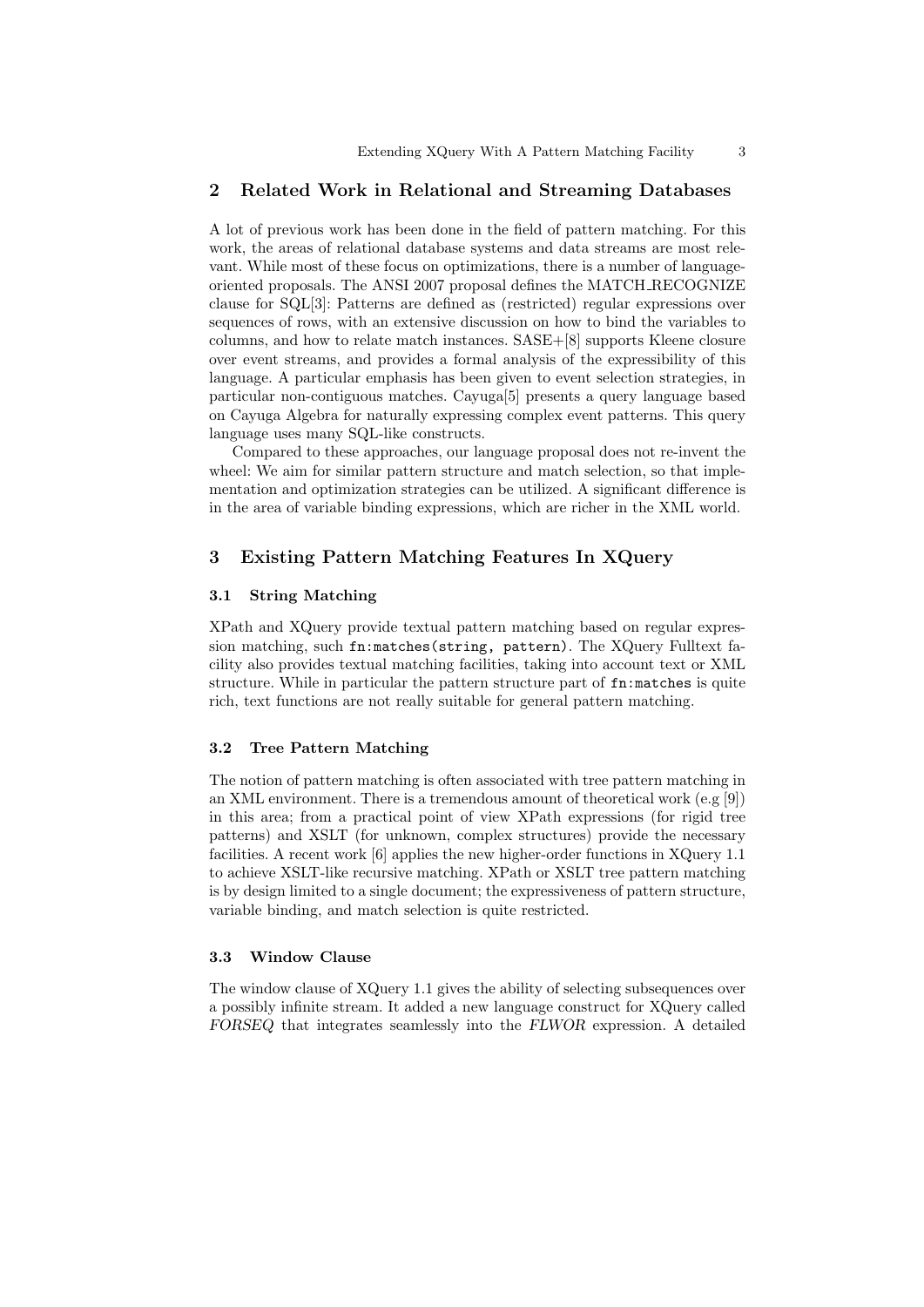description of the FORSEQ clause can be found in [4], here we will describe its basic features. Windows boundaries are determined using predicates, stated as start and end expressions, which can refer to "previous", "current", or "next" items at the current position as well, as the explicit position. Window instance relationships can be specified as tumbling, sliding, and landmark

**Pattern Structure** Simple patterns like  $A^+$  can be expressed directly as windows which open on the occurrence of an A element and close whenever the next item is not an A element. More complex patterns need to be expressed differenly: Pattern structure needs to be expressed as joins over windows for the individual variables, with the window boundary positions as join criteria. Consider the following regular expression:  $A^{+}B^{+}C$ . A possible XQuery 1.1 query can be given as:

```
forseq $w in $seq/stream/event sliding window
   start curItem $ax, position $ap when $ax/person eq "A"
   end nextItem $ay, position $aq when not($ay/person eq "A")
   return
   forseq $s in $seq/stream/event tumbling window
        start curItem $bx, position $bp when $bx/person eq "B"
        end nextItem $by, position $bq when not($by/person eq B")
       where bpp eq (\$aq + 1)return
         ...
```
This query uses a FORSEQ to create a sequences of A+ variable bindings, with their end positions expressed in  $a$ <sub>aq</sub>. Nested into this expression is another FORSEQ expression to create a B+ sequence, which is joined on its start position \$bp. This approach can then be repeated for other variables. While it is possible to express complex patterns this way, they are cumbersome to write and, as we will see in the experiment section, difficult to optimize. Additional problems arise when variables use the "\*" quantifier, since FORSEQ cannot create bindings to empty sequences, thus necessitating a refactoring of the pattern. For details of this refactoring and more examples, we refer to the technical report[7].

Variable Bindings While the predicate-based window boundaries of FORSEQ are quite expressive, there is no support in the current XQuery model to close a window based on its contents. For example, assume that a trader has a daily limit of 50 million dollars. Expressing this specification using a tumbling window, the windows close at the close of the day, and then an aggregation of the trades will be performed. Clearly for this case, we will get the results only after the day has closed, so execeeding the limit is easily possible. When using a landmark window, it is opened for the change of the day and closed at every trade; then aggregation is performed. Since landmark windows can almost never be discarded, the cost for memory management and computations will be extremely high. In addition, the underlying tumbling nature of the windows is no longer visible in the query.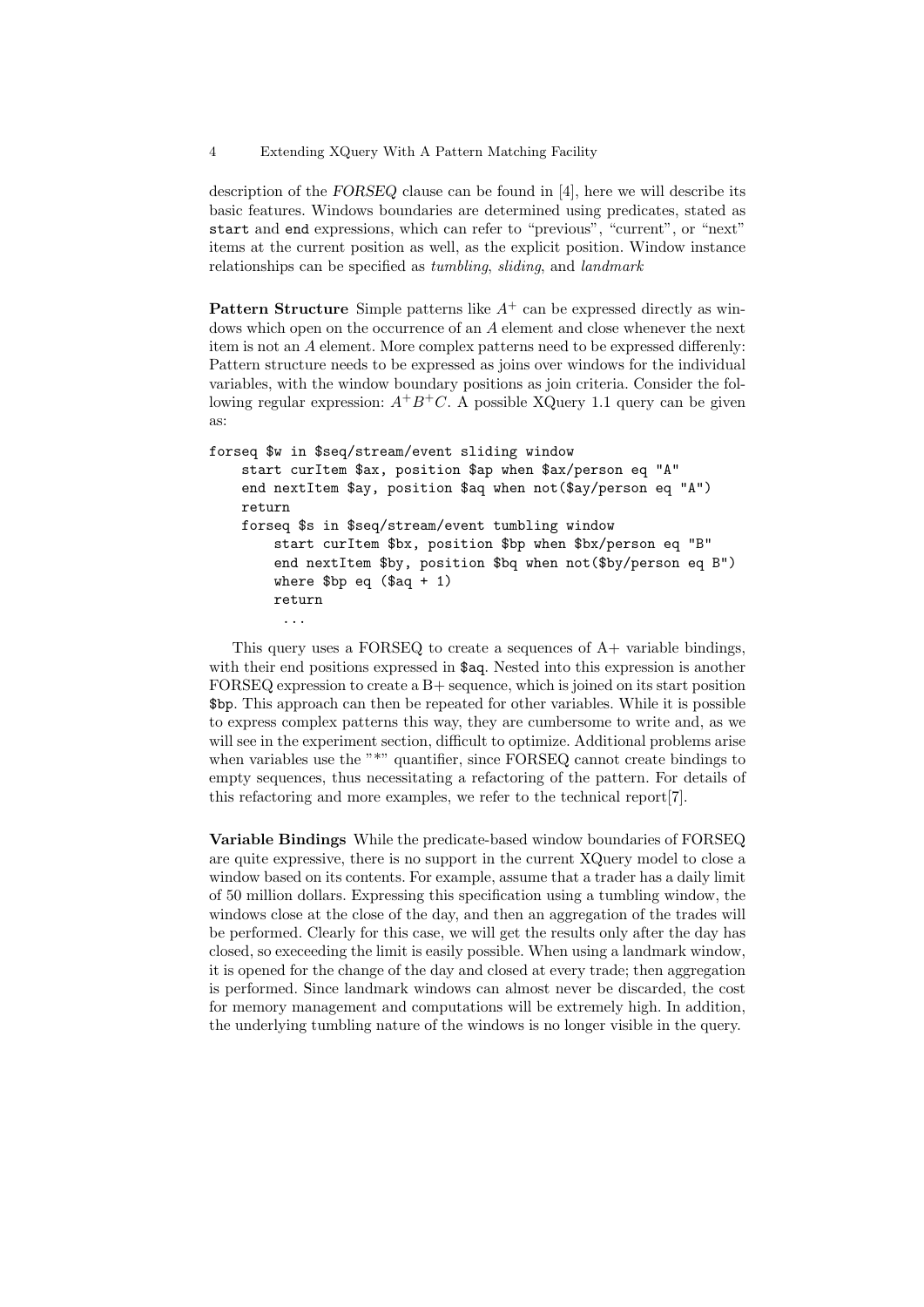#### 4.1 Overview

Since a simple extension of XQuery is not really feasible, we propose to integrate a PatternClause into the FLWORExpr, thus representing pattern instances (and possibly also the parts out of which they were composed) as variables bound to sequences, contributing to the "'tuple stream"' as defined in XQuery 1.1.

```
FLWORExpr ::= InitialClause IntermediateClause* ReturnClause
InitialClause ::= ForClause|LetClause|WindowClause|PatternClause
PatternClause ::= "pattern" "$" VarName (WindowTypeClause)
                   (SelectionClause) "in" ExprSingle RegExpClause
                   "using" (PatternVarClause)+
```
Covering the requirements stated in Section 1.2, WindowTypeClause and SelectionClause are introduced to cover Match Selection, RegExpClause for the pattern structure, and *PatternVarClausees* to determine the variables used in the RegExpClause. A pattern like  $A^{+}B^{+}C$  would be expressed follows:

```
pattern $p tumbling maximal in $seq $a $b $c using
    $a as item()+ pcur $q1 when $q1 eq ''A''
   $b as item()+ pcur $q2 when $q2 eq ''B''
   $c as item() pcur $q3 when $q3 eq ''C''
```
The output on  $S$  can be written (in "tuple" notation) as:

 $(\$p = \{A, B, C\}, \$a = \{A\}, \$b = \{B\}, \$c = \{C\})$  $(\$p = \{A,B,B,B,B,C\}, \$a = \{A\}, \$b = \{B,B,B,B\}, \$c = \{C\})$ 

# 4.2 Pattern Structure as Regular Expression

Similar to the relational approaches, we represent the structure as regular expressions, where the alphabet is formed by the variables later defined in the Pattern-VarClauses. Repetition of groups (aka nested repetitions, such as  $((AB) * C)$ +) has not gained much support in the relation world due to the possibly high evaluation cost and the lack of use cases [10, 8, 5]. We therefore exclude nested groups, which brings an additional benefit, as we can use normal XQuery variables as regular expression variables, simplifying the integration. In Sections 4.3 and 4.5, we show how to express nesting using the composability of XQuery and the Pattern clause. The proposed grammar thus looks as follows:

```
RegExpClause ::= RegTerm | "(" RegExpClause ")" "or" "(" RegTerm ")"
     RegTerm ::= RegPrimary | RegTerm RegPrimary
  RegPrimary ::= VarRef | RegExpClause
```
Patterns are contiguous, i.e., there must be no gap in the bindings of the underlying stream to pattern variables. A common case of such gaps are partitions; these are naturally supported (see Section 4.5). For other cases, these gaps can be simulated using dummy variables.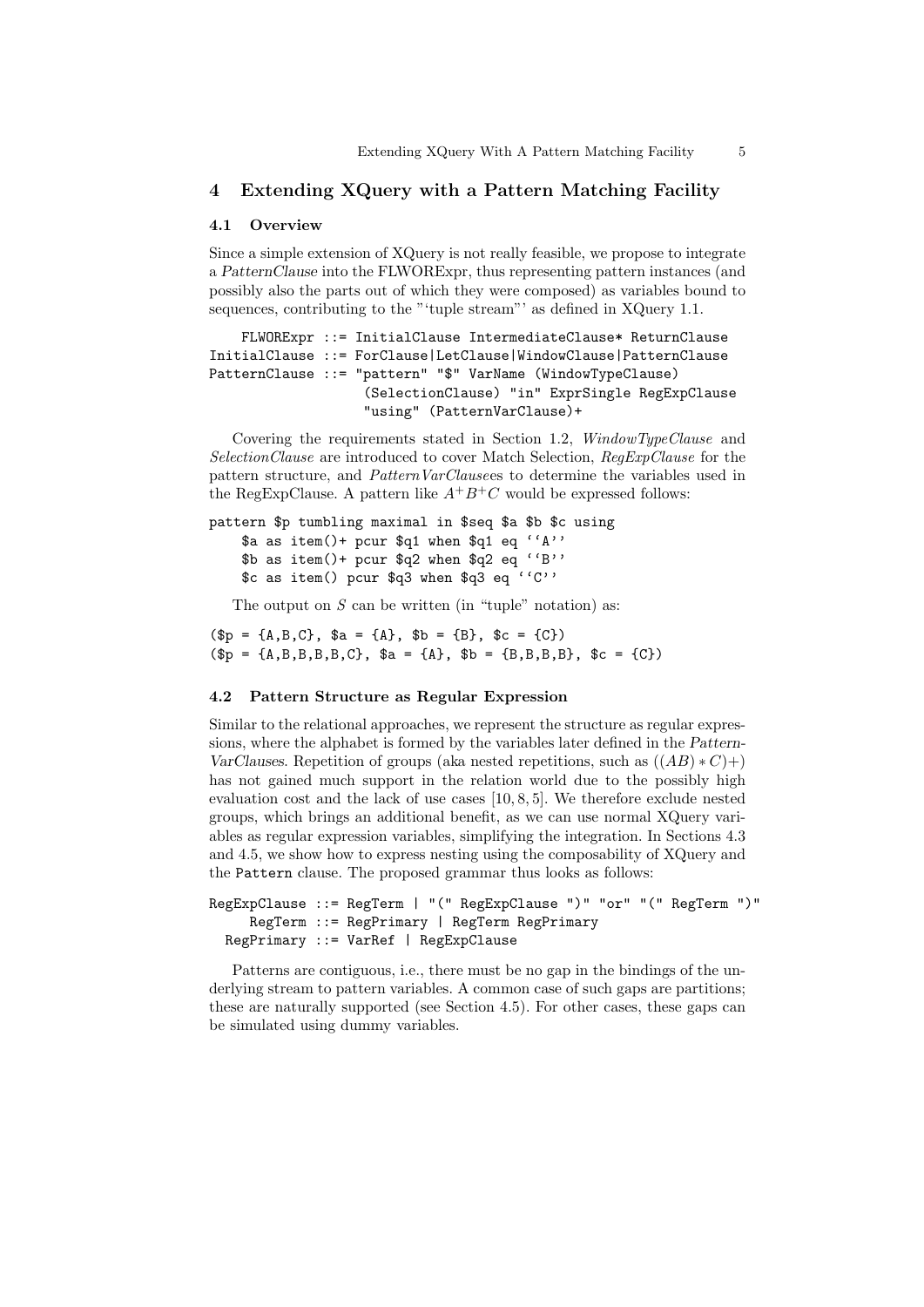#### 4.3 Pattern Variable Clauses

Since we use regular XQuery variables in the pattern structure, we define a binding expression, in which a predicate is evaluated over a candidate sequence:

PatternVarClause ::= "\$"VarName SequenceType (PatternVars)? "when" ExprSingle

SequenceType contains an XQuery type, which acts as a type selector, while its occurrence indicator becomes the quantifier. As an example, when declaring a variable \$a as part of  $a^+$ , containing at least one  $\langle a \rangle$  element, we can write:

### \$a as element(a)+ when fn:true()

We propose five variables to express predicates over the (candidate) sequence:

- before Represents the element directly before the sequence
- after Represents the element directly after the sequence
- all Denotes all of the elements of the sequence so far
- pprev Running variable representing the previous item in the sequence
- pcur Running variable representing the current item in the sequence



Fig. 1. Pattern Variables

The set of variables form a superset of the variables in the window clause in [4], since all now provides access to the contents of the sequence observed after before, not just the boundary elements. pprev and pcur are essentially syntactic sugar that simplify writing monotonic relationships over the sequence. Instead of using these five variables, we also provide the possibility to expose an unrestricted sequence nested to a nested Window or Pattern Expression, on which the first produced sequence is bound to the variable defined by nested.

To summarize the semantics: items become part of the pattern variable as long as the type matches, the occurrence indicator allows adding more elements, and computing the effective booleans value (EBV) of ExprSingle gives true.

Table 1 gives an example of the variable bindings for the pattern  $A^+$ , where A is an increasing value in the sequence, applied to the sequence  $\{10, 15, 20, 25, 30, 5\}.$ The pattern variable clause can be written as:

## \$p as xs:integer+ pprev \$b, pcur \$c when \$b lt \$c

The result includes 15 to 30, since comparing () and {10} yields false.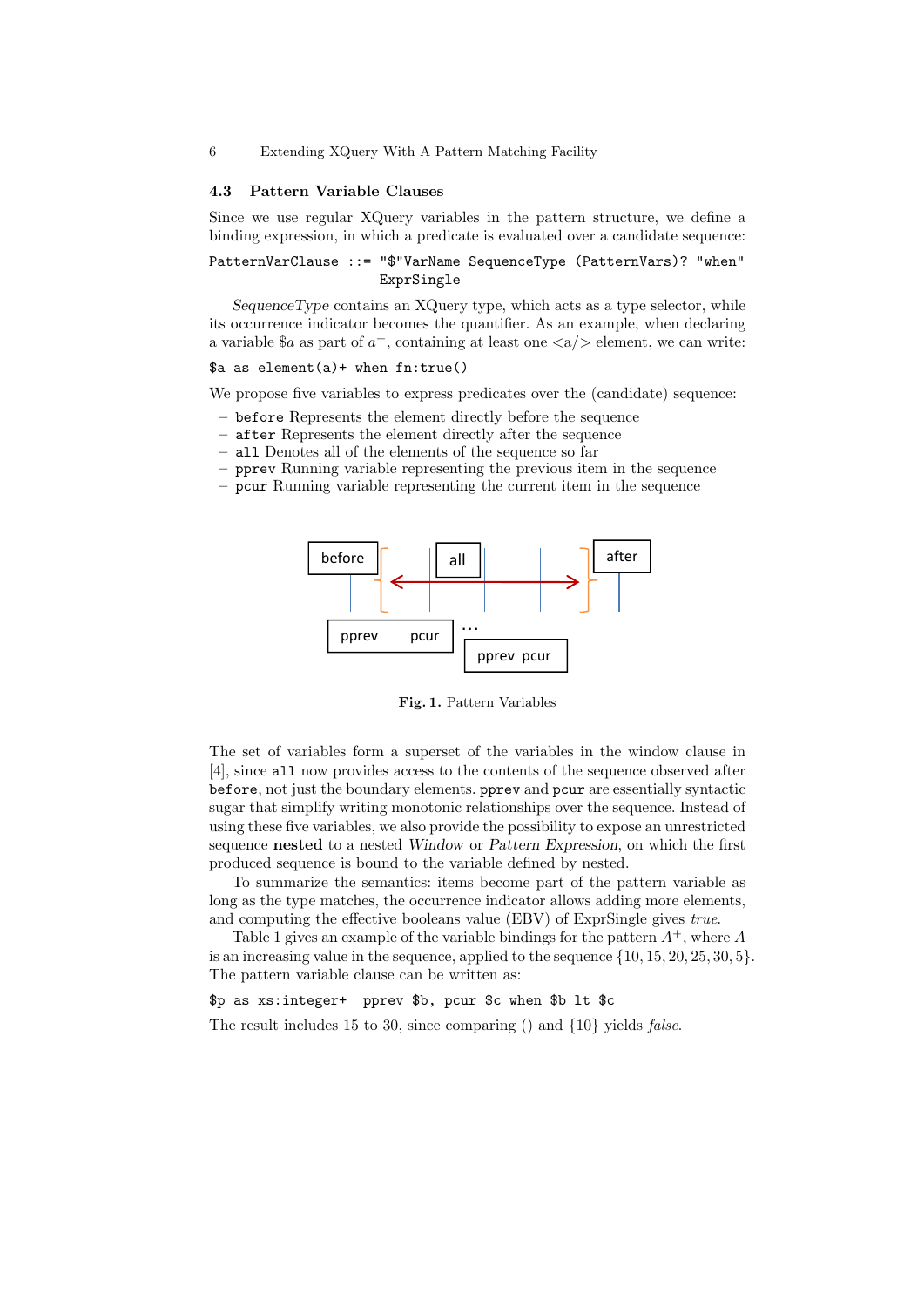| $\lceil \text{before}(\$a) \rceil$ pprev $(\$b) \lceil \text{pur}(\$c) \rceil$ all $(\$u)$ |    |    |                     |    | $ \text{after}(\text{\$d}) \text{ExprSingle} $ |
|--------------------------------------------------------------------------------------------|----|----|---------------------|----|------------------------------------------------|
|                                                                                            |    | 10 | 10)                 | 15 | false                                          |
| 10                                                                                         | 10 | 15 | 15)                 | 20 | true                                           |
| 10                                                                                         | 15 | 20 | (15, 20)            | 25 | true                                           |
| 10                                                                                         | 20 | 25 | (15, 20, 25)        | 30 | true                                           |
| 10                                                                                         | 25 | 30 | (15, 20, 25, 30)    | 5  | true                                           |
| 10                                                                                         | 30 | 5  | (15, 20, 25, 30, 5) |    | false                                          |

Table 1. Evaluation Stages and Variable Bindings for  $A^+$ , increasing values

#### 4.4 Match Selection

The relationship of the individual pattern instances and the selection of the variable parts play an important role in the semantics of the pattern clause. Table 2 gives an example of the interaction of the individual modifiers, which we will new explain now step by step.

Selection Policy: The SelectionClause provides three options, which determine how much of a sequence should be matched for greedy operators such as  $*$  or  $+$ . This is similar to MATCH RECOGNIZE; FORSEQ does not have such issues, since fulfilling a predicate is precise.

SelectionClause ::= AllMatch | Maximal| Incremental

- AllMatch gives the all possible variants of patterns in the sequence
- Maximal mode finds only the longest matching pattern
- Incremental mode increases the match candidates incrementally by a single item (starting from the empty sequence) and applies the Maximal match to every such partition. The union of all such matches then forms the output

Restart Policy The WindowTypeClause specifies where to start a new pattern:

WindowTypeClause ::= Tumbling| Sliding

- Tumbling specifies that the next pattern will be searched after the last element of the previous pattern, ensuring non-overlapping patterns.
- Sliding allows overlapping patterns. It matches the next pattern past the first element of the previous pattern which is not part of an existing result.

The semantics of both Tumbling and Sliding clauses correspond closely to both the clauses of the same name in the Window Extension [4], besides suppressing already contained pattern instances, as well as the SKIP PAST LAST ROW and SKIP TO NEXT ROW clauses in MATCH RECOGNIZE [3].

Order of Matches Results are produced by the order of the first element of the pattern, with shorter pattern instances (generated by INCREMENTAL or ALLMATCH) before longer matches. This is again similar to what MATCH RECOGNIZE and the Window Clause in XQuery 1.1 do. If ordering by the end of a pattern instance is needed, this can be achieved by using an order by clause.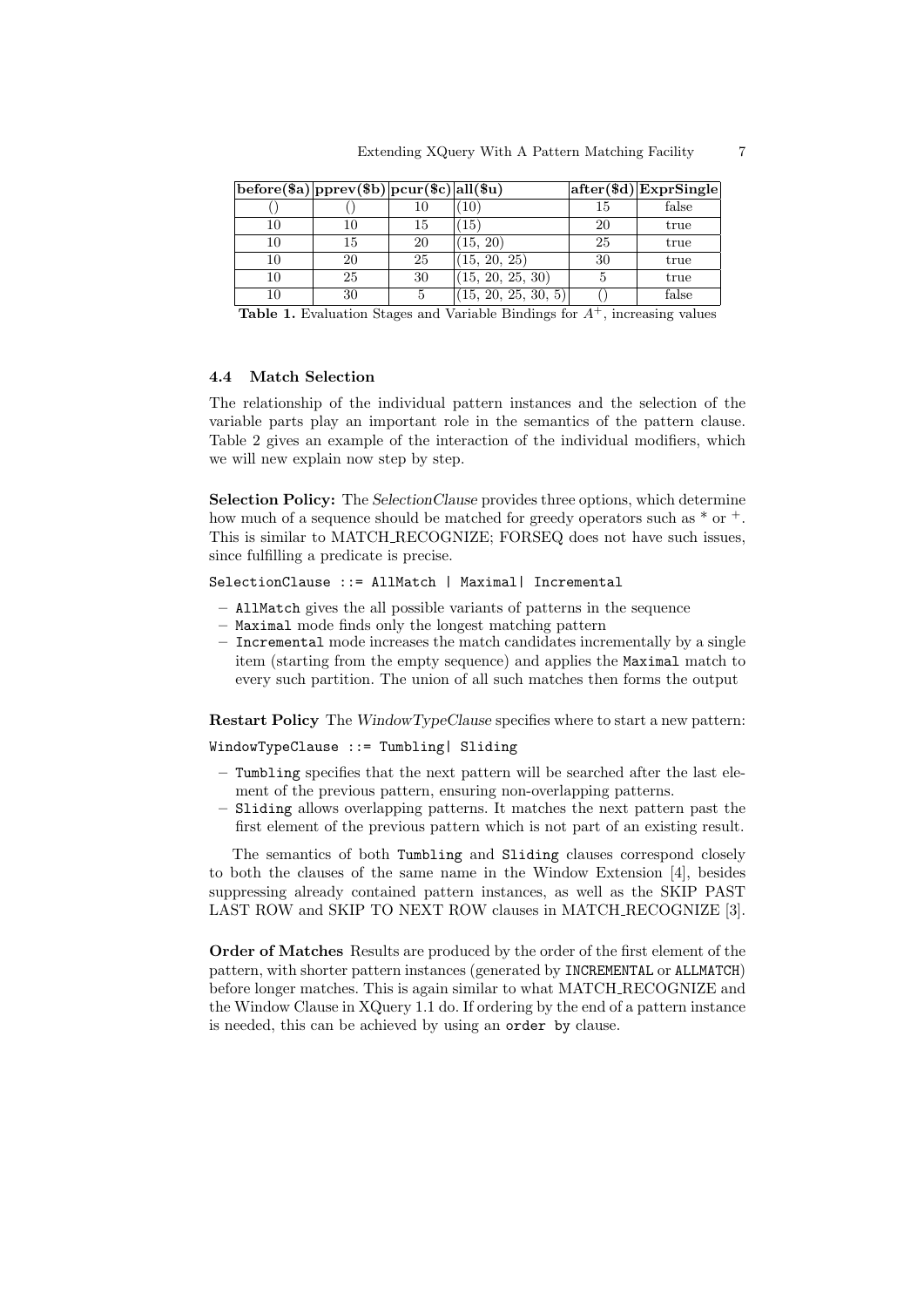|                 | Maximal                                                  | <b>Incremental</b>                                                                                                              | <b>AllMatch</b>                                                                                               |  |
|-----------------|----------------------------------------------------------|---------------------------------------------------------------------------------------------------------------------------------|---------------------------------------------------------------------------------------------------------------|--|
| <b>Tumbling</b> | ${a_1, a_2, b_1, b_2}$<br>${a_3, b_3}$                   | ${a_1} {a_2} {a_3} {a_2} {a_3} {a_2} {a_3} {a_1} {a_2} {a_3} {a_1} {a_2} {a_2}$<br>${a_1, a_2, b_1, b_2}$<br>${a_3} {a_2, b_3}$ | ${a_1, a_2, b_1, b_2}$<br>${a_2} {a_2, b_1} {a_2, b_1, b_2}$                                                  |  |
| Sliding         | ${a_1, a_2, b_1, b_2}$<br>${b_1,b_2,a_3}$<br>${a_3,b_3}$ | ${a_1} {a_2} {a_3} {a_2} {a_2} {a_2} {b_1}$<br>${a_1, a_2, b_1, b_2}$<br>${b_1,b_2,a_3}$<br>${a_3, b_3}$                        | ${b_1} {b_2} {b_2} {b_1} {b_2}$<br>${b_2} {b_2, a_3}$<br>${a_3}$ {a <sub>3</sub> ,b <sub>3</sub> }<br>${b_3}$ |  |

Table 2. Selection for Pattern:  $(A^*B^*)$  or  $(B^*A^*)$ ; Input:  $a_1a_2b_1b_2a_3b_3$ 

# 4.5 Wrapping Up

We have compiled a list of use cases that shows the expressiveness and usefulness of our proposed pattern extension [7]. Given the space constraints, we are only showing a few interesting aspects here:

Partitioning: A typical use case is the detection of patterns on partitions of the original sequence, e.g., the shopping habits of an individual user in the general clickstream of a web store. Given the integration of the pattern clause into the FLWOR expression, this can be expressed very naturally:

```
for $a in $events
     group by $a/user
    pattern $p ... in $a
     ...
    return <p> $p </p>
```
Group by splits the variable binding/tuple stream into  $n$  substreams according to the values generated by \$a/user, assigning all relevant variables, in this case \$a. The nested pattern clauses then work on each of these partitions individually. It is also possible to apply the partitioning after detecting a pattern.

Repeating Groups and Nested Variables: As stated above, we do not allow patterns like  $(A^+B^*)^*$  to be expressed directly. Given the composable nature of XQuery, we can express this by using a nested pattern clause as input for the full pattern clauses (similar to [5, 8]) or by variables using the nested keyword:

```
pattern $p in $events $v using
$v item ()* nested $n when pattern $pn in $n ($a $b) using $a
               element(a)+ when fn:true() $b element (b) when
                                      fn:true() return $pn[1]
    return <p> $p </p>
```
The sequence of the values considered for  $\hat{v}$  (named  $\hat{v}$ ) is consumed by the nested pattern expression, yielding matches, which are then bound to to \$v.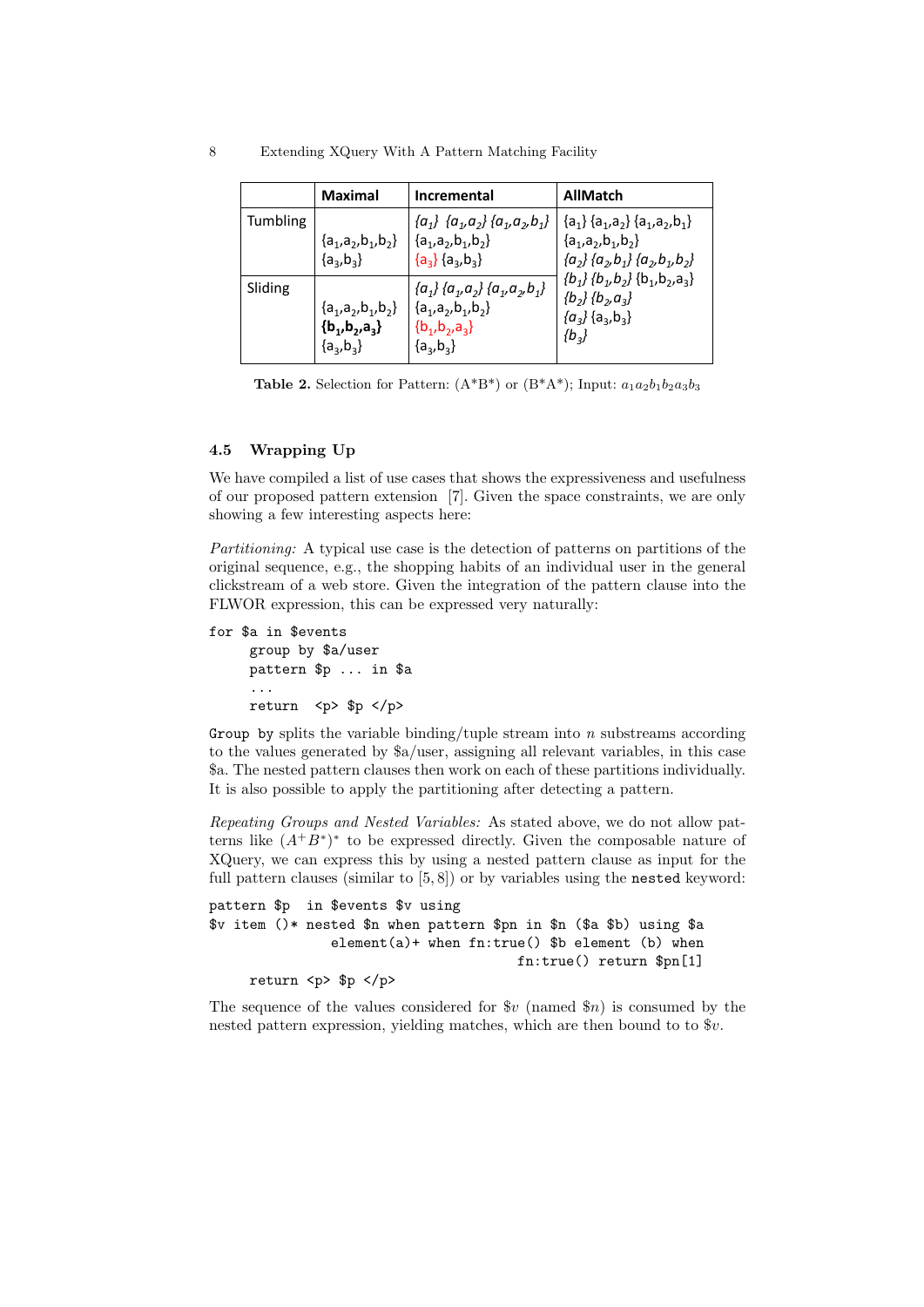# 5 Implementation and Evaluation

We extended the Micro XQuery Engine (MXQuery) [2] and integrated an initial implementation of our proposed pattern matching extension into it. MXQuery lends itself well for the pattern extension, since it pioneered the XQuery Window extension [4] and the extension of XDM to infinite data [4]. Its architecture follows a classic parser/optimizer/runtime approach: It uses an iterator-based runtime, and a token-based representation of XDM. Given the existing MX-Query infrastructure, the initial implementation of the pattern matching extension could be done using roughly 1500 LOC. The bulk of the extension went to the runtime, in which the logic of a pattern structure matching, variable binding, and match selection were encapsulated into an iterator. This iterator follows the same implementation as the FOR, LET, and FORSEQ iterators in terms of variable binding "mechanics". The predicate evaluation for pattern variable clauses is then mapped on existing iterators, using the variables bound by the pattern iterator. Many optimizations are possible in the predicate evaluation, but they are not implemented yet; in particular, incremental evaluation on predicates over all would be promising. The RegExpClause, and the corresponding PatternVarClauses can be translated in a fairly straightforward way into a Non-deterministic Finite State Machine (NFA), similar to the approaches taken in relational pattern matching [5, 8]. It should be noted that expressing the pattern clause as a single iterator encapsulating a NFA is just one possibility to implement it. Other approaches might express the pattern as a combination of relational or XML iterators, similar to recent approaches in event processing [10].

In order to validate the quality and usefulness of our implementation, we carried out a number of performance experiments. The main goals were to compare the cost relative to the FORSEQ-based translations of patterns, and to establish an understanding of the impact of particular parameters on the pattern matching implementations. Due to space restrictions, we are only summarizing the results of two experiments here, more results can be found in the technical report [7]. All experiments were run on an Intel Xeon 3050, 2.13 GHz with 8GB RAM, running Windows Vista, 64 bit version and the latest Sun JVM.

We evaluated the pattern  $A^+B^+C$ , which can be translated to FORSEQ fairly directly using joins, as shown in Section 3. Table 3 shows the timing result of a (sliding, maximal) pattern matching clause and a sliding window in the FORSEQ clause on a flat sequence of elements  $A, B$  and  $C$ . The pattern extension is significantly more efficient than the  $FORSEQ$  translation, creating only a linear overhead over the parsing and FLWOR execution cost, since multisequence joins can be avoided. In contrast, the cost of FORSEQ increases in a  $O(n^2)$  fashion because of the two-way join for the B and C elements. We performed similar experiments for different patterns expressed using FORSEQ, and the pattern clause; they showed the same trends and an even greater benefit for more complex patterns. For trivial patterns (like  $A+$  for a simple window condition), the costs for FORSEQ and the pattern clause were comparable, as nearly the same work needed to be performed.